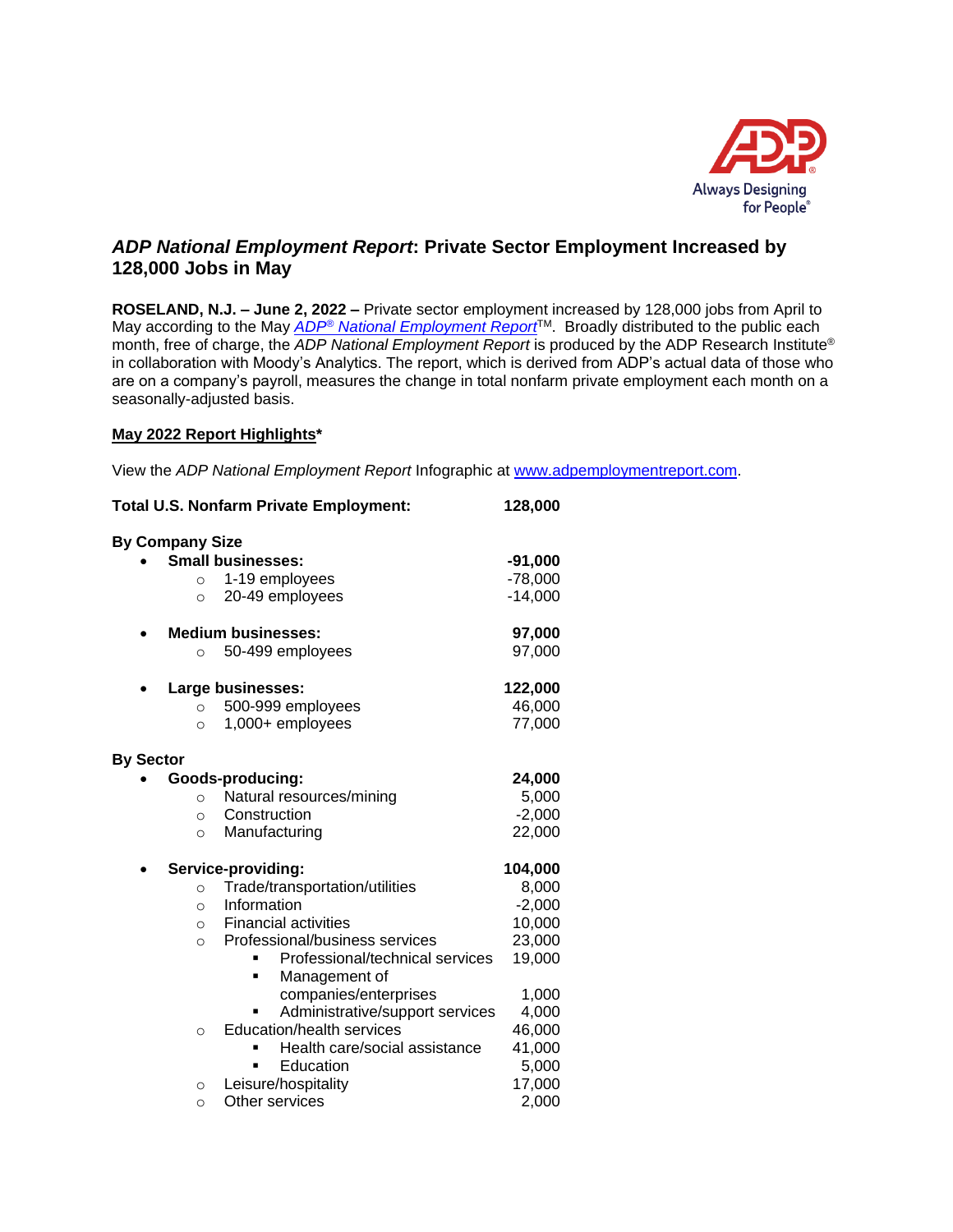- \* Sum of components may not equal total, due to rounding.
	- **Franchise Employment\*\*** o Franchise jobs 26,400

\*\*Complete details on franchise employment can be found [here.](http://www.adpemploymentreport.com/)

"Under a backdrop of a tight labor market and elevated inflation, monthly job gains are closer to prepandemic levels," said Nela Richardson, chief economist, ADP. "The job growth rate of hiring has tempered across all industries, while small businesses remain a source of concern as they struggle to keep up with larger firms that have been booming as of late."



## Chart 1. Change in Total Nonfarm Private Employment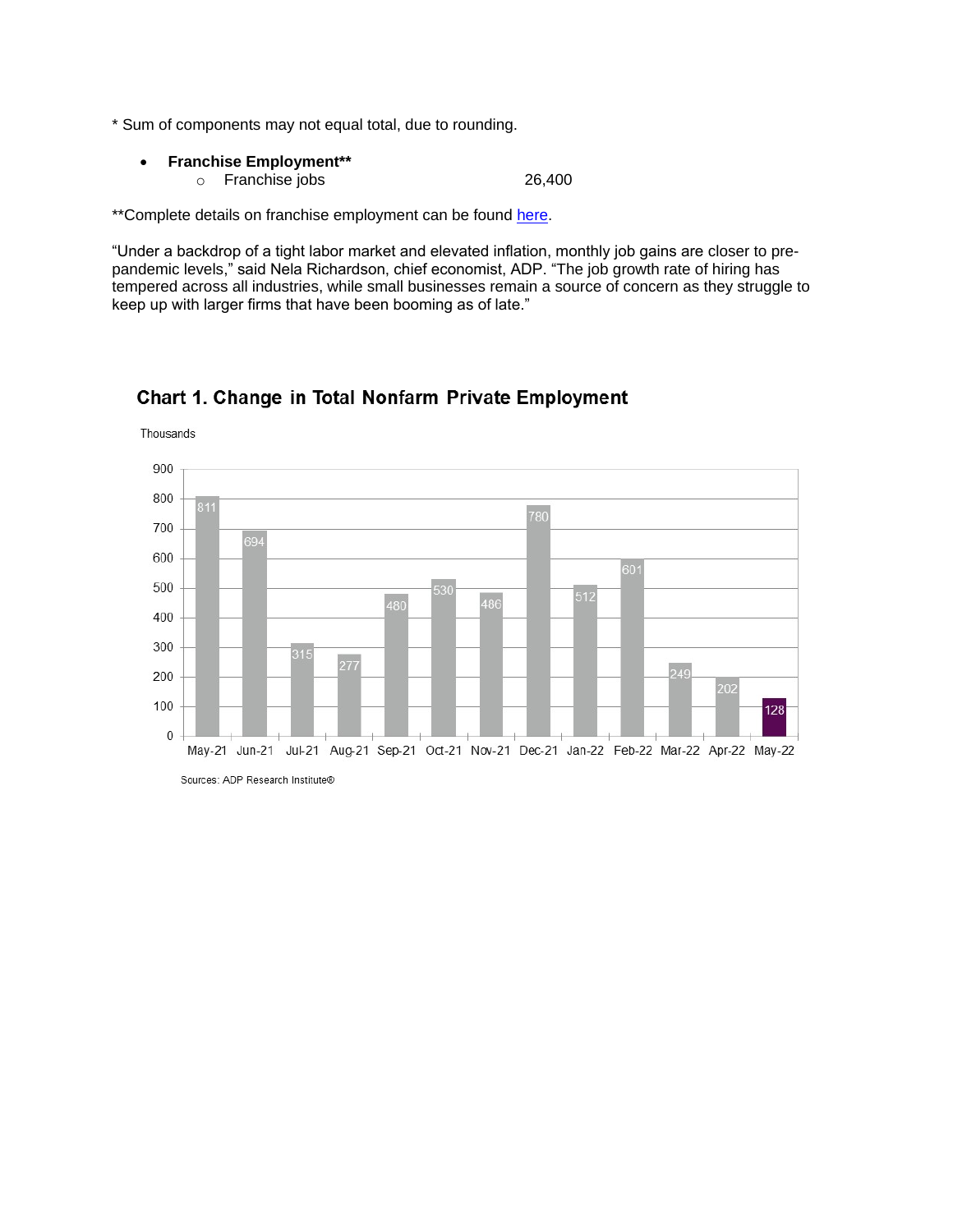



Sources: ADP Research Institute®; BLS

Chart 3. Change in Nonfarm Private Employment by Selected Industry

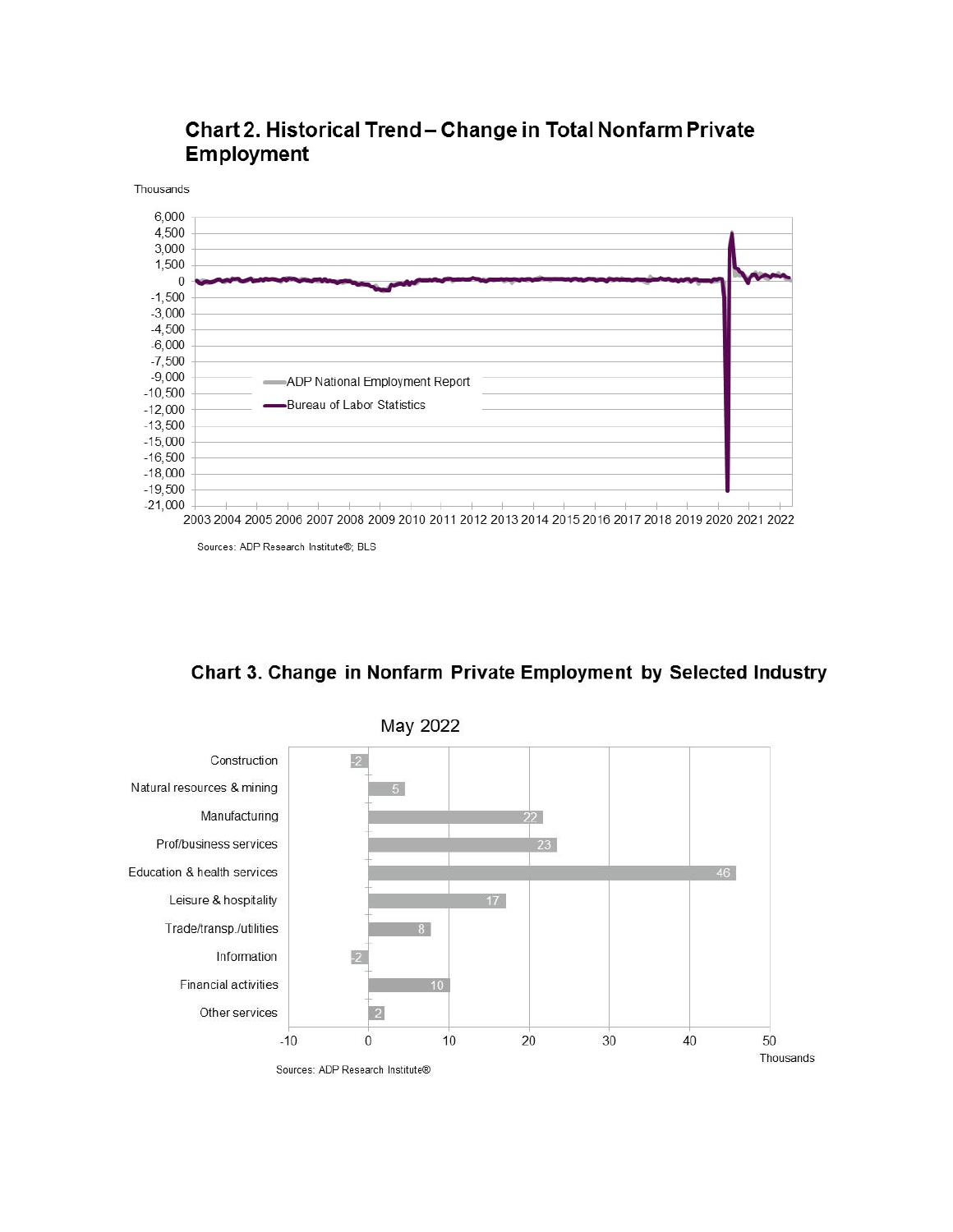

## Chart 4. Change in Nonfarm Private Employment by Company Size

Note: All size data included in the ADP National Employment Report is based on size of business, defined as an entity with a unique Employer Identification Number, which may include multiple establishments. Sum of components may not equal total due to rounding.

The matched sample used to develop the *ADP National Employment Report* was derived from ADP payroll data, which represents 460,000 U.S. clients employing nearly 26 million workers in the U.S. The April total of jobs added was revised from 247,000 to 202,000.

To obtain additional information about the *ADP National Employment Report,* including additional charts, supporting data and the schedule of future release dates, or to subscribe to the monthly email alerts and RSS feeds, please visit [www.adpemploymentreport.com.](http://www.adpemploymentreport.com/)

The June 2022 *ADP National Employment Report* will be released at 8:15 a.m. ET on July 7, 2022.

#### **About the** *ADP® National Employment Report***TM**

The *ADP® National Employment ReportTM* is a monthly measure of the change in total U.S. nonfarm private employment derived from actual, anonymous payroll data of client companies served by ADP®, a leading provider of human capital management solutions. The report, which measures nearly 26 million U.S. workers, is produced by the ADP Research Institute<sup>®</sup>, a specialized group within the company that provides insights around employment trends and workforce strategy, in collaboration with Moody's Analytics, Inc.

Each month, ADP Research Institute issues the *ADP National Employment Report* as part of the company's commitment to adding deeper insights into the U.S. labor market and providing businesses, governments and others with a source of credible and valuable information. The *ADP National Employment Report* is broadly distributed to the public each month, free of charge.